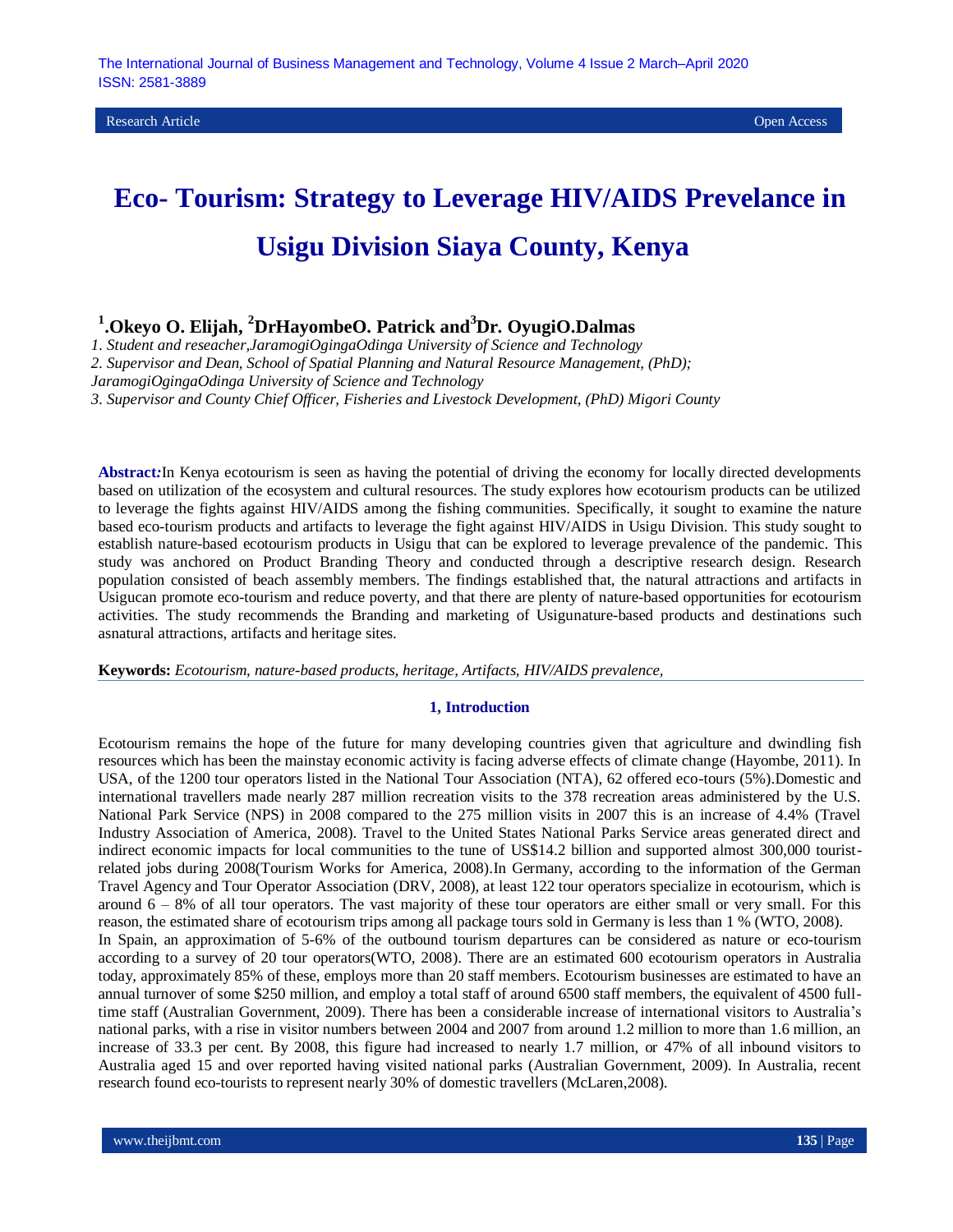In Brazil, there are more than 150 conservation areas, of which 40 are National Parks. An estimated number of 3.5 million visitors went to these National Parks in 2008. Especially the last few years the number of foreign eco-tourists has grown, it had 600,000 Brazilian eco-tourists and attracted 200,000 foreign eco-tourists in 2008 (Janér, 2008). According to (WTO, 2007), the current increase in international tourist arrivals is projected to be around 4%, much in line with the forecast long-term annual growth rate of 4.1% through 2020. In 2004, ecotourism was growing globally 3 times faster than tourism industry as a whole, WTO (2008) stated that ecotourism and all nature-related forms of tourism account for approximately 20%, of total international travel, Fillion (2008) identified, through an analysis of inbound tourist motivations to different worldwide destinations that 40-60% of all international tourists are nature tourists and that 20- 40% are wildlife-related tourists.

In Africa, major destinations such as South Africa, Kenya and Morocco all continued to post excellent results in ecotourism, South African Tourism Board, (2008). In 2008, an average of 36.7 million tourists visited Africa, up from 33.3 million in the previous years, compared to some 443 million tourists who visited European countries in the same period. In the period of 1996 to2008, the number of visitors to game and nature reserves in South Africa grew by 108% annually. In 1996 the number of visitors to the reserves was 4,544,280; in 2008 this number grew to 5,898,000 visitors. Game and nature reserves were the number one activity for visitors to the country in 2007 (60%), rising by 2% over the previous year (South African Tourism Board, 2008).

The United Nations has identified the development of ecotourism as one of the methods poorer countries might use to meet the Millennium Development Goals (MDGs). For the first MDG, alleviating poverty, the merits of ecotourism are evident. It can provide jobs and generate income for communities that, in some cases, lack viable alternative means of employment and has the capacity to spread its socioeconomic benefits to all levels of society (UNWTO, 2009). Ecotourism can be a leading industry in the fight against poverty and HIV/AIDS, with its tendency to produce flexible labour markets and offer diverse working opportunities, ecotourism can realize a second MDG, that of promoting gender equality by eliminating poverty and disease, providing opportunities for both women in handicraft cooperatives, catering to the tourist market and, providing many youths, with both independent incomes and improved self-esteem (Corazon &Cidi, 2005). If carefully managed, ecotourism can also be an important part of promoting a sustainable environment, another of the MDGs, identified potential for not only protecting the natural environment, but also "preserving historical, archaeological, and religious monuments; and stimulating the practice of local folklore, traditions, arts and crafts, and cuisine (David, 2008). Finally, ecotourism can foster effective global partnerships, the eighth MDG, in addition to advancing development goals, ecotourism can help build and sustain peace ( Anditi, 2008).

In Kenyan, the Government recognises eco-tourism as having the potential of driving the economy especially for locally directed and participatory rural development based on a rational utilization of the ecosystem, environmental and cultural resources on which tourism and ecotourism relies on for instance, Kenya and Mozambique turned out to be the fastest growing tourism destinations (Mclaren, 2008). In Tanzania and Kenya, Wildlife attracts over 75 percent of the tourists. According to the Central Bureau of Statistics (CBS, 2008), 1.68 million tourists visited Kenya in 2008, 23 percent more than 2007. The sector contributed Ksh48.9 billion to the national revenue. This was up from Ksh42 billion realized the previous year, (Africa WTO, 2008). Kenya quest therefore to be one of the top ten long-haul tourist destinations globally require a strategic focus as envisaged in Kenya's Vision 2030. Eco-tourism is therefore emerging as an alternative development path to enhance source of sustainable livelihood (Hayombe, Agong, Nystrom, Mossberg, Malbert&Odede, 2012).

Ecotourism in particular relies on travellers' positive attitudes towards isolated landscapes, wildlife and cultures among other environment and nature-based activities. As the awareness of the fragility of the world most adverse cultures and pristine environments continues to increase, 83 percent of developing countries rely on eco-tourism industry, in this regard, international tourist can partake in the experiences while locals benefit through economic empowerment and financial revenues while improving the livelihood of the vulnerable members of the community and hence reduce the spread of HIV/AIDS prevalence occasioned by poverty (Haacker, 2002). Each ecotourism activities has the potentials to provide incentives for sustainable development and related issues in order to minimize the impact of HIV/AIDS by creating new job opportunities for local people and especially fisher folk communities living along the beaches and islands in Usigu, Siaya County, which has continued to practice the exchange of fish for sex behaviour hence, facilitating high prevalence of HIV/AIDS (Vitti, 2007).

Local natural resources are an important means of sustenance and income-generation in many rural areas of developing countries. The health of the local environment which ecotourism relies on can shape individual vulnerability to HIV/AIDS in two ways. First, resource scarcity often deepens poverty in natural resource-dependent areas (Scott, 2003). It's noted that desperate economic circumstances can heighten the risk of HIV infection by leading individuals, particularly women and girls, to engage in "transactional sex" for material goods, like sex for fish exchange, sometimes to meet daily sustenance needs. Women are more likely to engage in unsafe sex. Local resource scarcity and risky sex are both clearly associated with a strong intermediary: poverty (Jacobson &Robles, 1998). Natural resource scarcity may also lead to food insecurity and inadequate diet, which can further undermine the immune system of HIV-infected people (Honey,2008).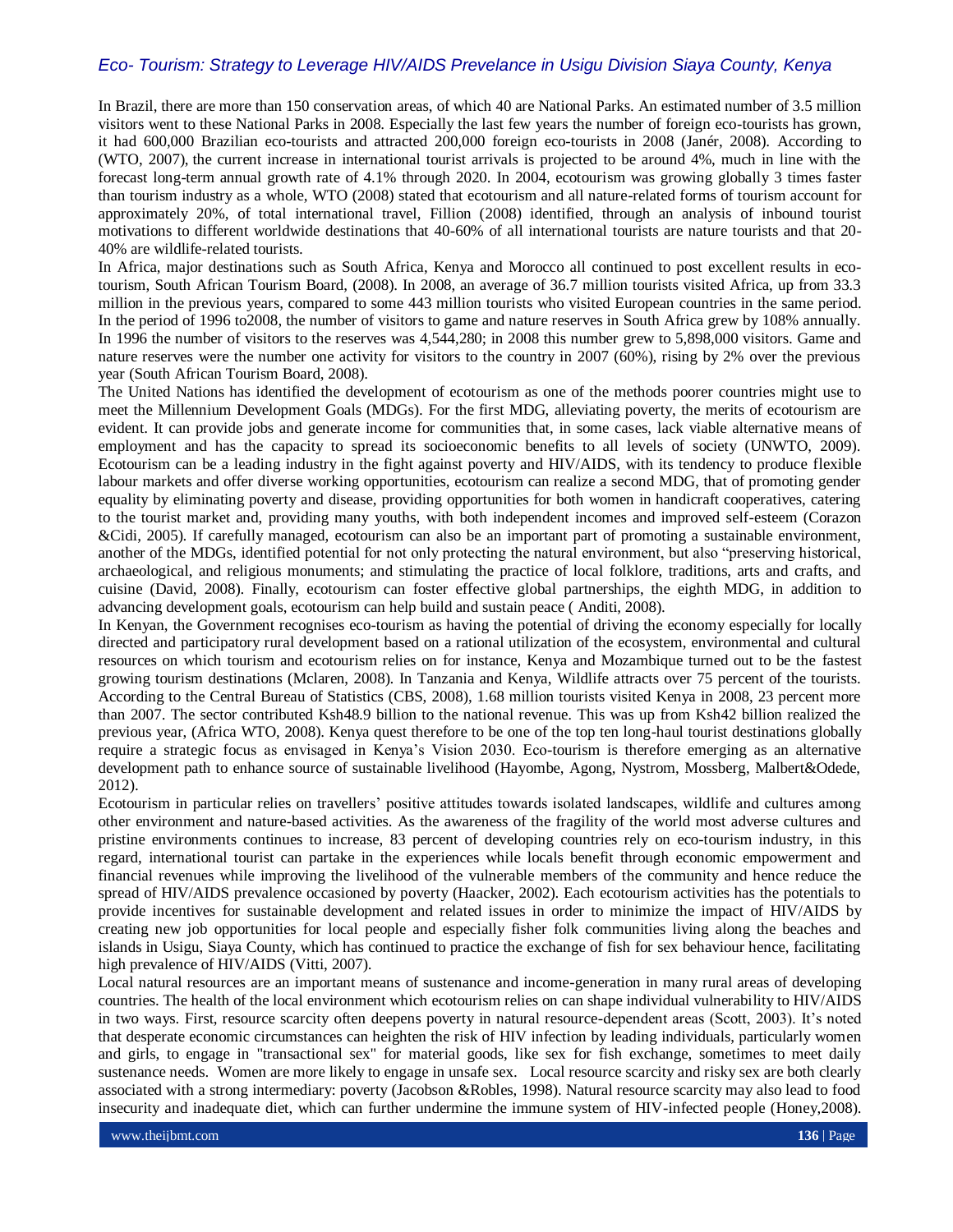Malnutrition increases the susceptibility of HIV infected persons to opportunistic infections, while also increasing the risk of HIV transmission from mother to baby, malnutrition may also reduce the effectiveness of HIV/AIDS treatments.

The magnitude of HIV/AIDS pandemic suggest that, the pandemic exerts environmental impacts at the community level which may affects ecotourism activities. There are many possible pathways for the HIV/AIDS and environment interaction. One-way HIV/AIDS affects the community is through the loss of crucial human capital required for ecotourism (Lori, Wayne & Aaron, 2005). Ecotourism sector, resource management institutions and organizations suffer as knowledge and labour are lost with the death of prime-age adults (Cohen, 2002). A second avenue for community impact is through the loss of traditional knowledge regarding cropping, fishing and other resource use when experienced farmers and fishermen die. Recognizing the associations between ecotourism, poverty and HIV/AIDS, the natural environment and sustainable development which can contribute to the wellbeing of both human populations and local environments, particularly in areas characterized by high prevalence of HIV/AIDS and natural resource dependence and scarcity (Cater& Lowman, 2004). Because environmental scarcity can heighten HIV/AIDS vulnerability, environmental policy encouraging sustainable use of local environments can also benefit public health and fight against HIV/AIDS (Isaacs, 2010). This is especially true in areas where resource scarcity deepens poverty and robs households of viable livelihood options (Cohen, 2002). In addition, health interventions to reduce HIV/AIDS vulnerability can produce environmental gains and support ecotourism, particularly in areas characterized by high levels of natural resource dependence which ecotourism depends on and where pressure on local resources is intensified by adult mortality, reduced mortality may lessen environmental pressure by reducing dependence on local natural resources such as fish, fuel wood among others (Clem, 2002). Because poverty is a driving force in the vulnerability to both HIV/AIDS and unsustainable resource use, poverty reduction efforts could yield substantial gains in both public health and environmental protection (Martin & Ian, 2010). Although ecotourism industry has been hard-hit by the loss of employees to AIDS, ecotourism has been increasing by 10 percent annually in the region, expanding opportunities for, communities, hospitality hosts, and other ecotourism service providers(Dimitrios, 2008). Enhancing opportunities for local artist, youth not only helps the local economy, but reduces the likelihood they will engage in risky sexual behavior (Fridell, 2009). The poverty reduction efforts through ecotourism therefore lessen the spread of HIV/AIDS as well as protect natural resources.

## **II. Literature Review.**

Eco-tourism ventures has the potential to alleviate poverty through bringing money into the economy and creating jobs while providing alternative ventures to the communities (Clarkin&Kahler, 2011). With the growing of ecotourism cultural ventures and heritage, there is a great opportunity to capitalize on eco-tourism ventures to ensure that the people living in the areas being visited are benefiting from the economic growth (Tuohino&Hynonen, 2009).Ecotourism activities involves the community participation, where the local people's voices are heard and their engagement recognized, it is essential for eco-tourism ventures to be utilized through involving the full participation of the local people (Buckley, 2004). Eco-tourism activities involve inclusion of local people's skills to create employment for themselves and others through eco-ventures. In some instances, local job creation and economic development of the local vulnerable groups are facilitated, contributing to the alleviation of poverty and supports the achievements goals and criteria for success and community developments (Cater & Lowman, 2004). Another move is the growing number of communities led and managed ecotourism initiatives in which rural communities capture the bulk of the benefits through eco-ventures and artifacts (Honey, 2008).

Through ecotourism, the communities exploit cultural heritage to reduce poverty, enhance livelihood, transform the community and support local development (Agong, Odede&Ananga, 2012). The money generated can be used to help the poor fishermen and fishmongers living along the beaches to improve their economic status and empower them to fight the pandemic. The more, the involvements of the local people have in the management of ecotourism and tourist ventures in their areas, the more likely they will benefit economically (Duffy, 2000). Another benefit gained by the people living where eco-tourism is utilized is better roads, hospitals, schools and communication. Most of the areas that eco-tourism is developed are remote areas where the people do not have access to these facilities (Sharma, 2008). When eco-tourism is developed, there is necessity for roads, communication and schools for the travelers to visit and spend their money. According to (Naughton, 2005), Conservation cannot solve poverty, but it can significantly help to prevent and reduce poverty by maintaining ecosystem services and supporting livelihoods. Through the use of eco-tourism, ecosystems are conserved and local peoples are supported through jobs creation and better economies (Mathesen, Alister& Geoffrey, 2009).

As one of the three pillars of the economic success, ecotourism is a dynamic activity that is constantly evolving to cater for new needs and challenges ((Barkin, 2002). Eco-tourism in return also creates opportunities through which economic benefits can be generated from the environment, culture and heritage (Honey, 2008). Through this, eco-tourism can be utilized to combat the spread of HIV/AIDS through Poverty alleviation in the Islands and along the beaches due to its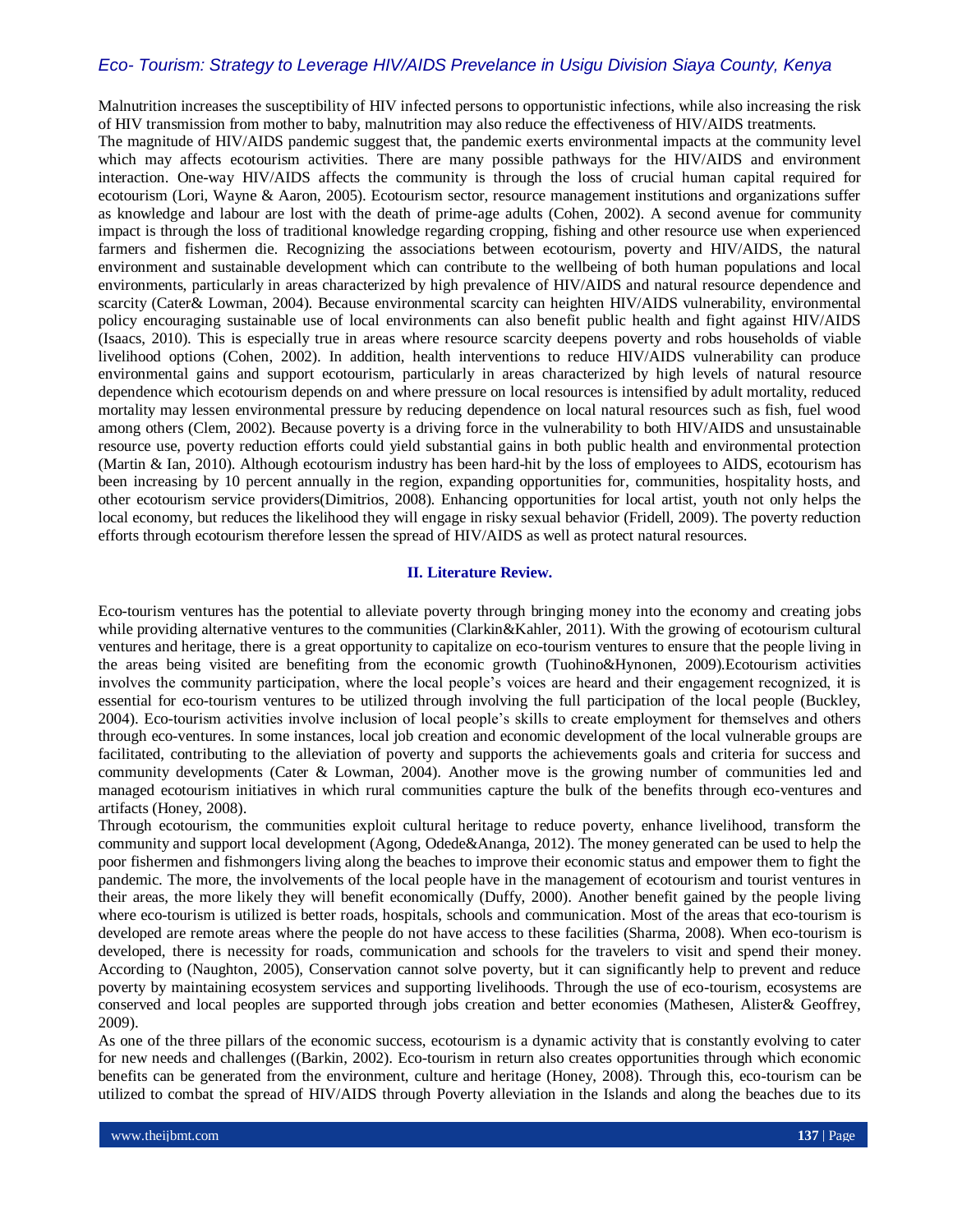potentials to create alternative livelihood. Eco-tourism is growing three times faster than tourism (Ndaskoi, 2003). Ecotourism protects local cultures and empowers indigenous peoples to preserve cultures, while providing visitors with unique opportunities to learn about the unique community practices and heritage as they visit and contribute to its success. Tourist seeking unique experiences to help preserve cultural heritage and environment and the need to help address various challenges facing the communities including poverty and HIV/AIDS pandemic (Clem, 2002). This contributes flexibility to adopt to change by the community to eco-ventures and other ecotourism activities, the growing significance of eco-tourism as an economic activity is reflected in the rising recognition it has been given due to its vital role as development tool and contribution in curbing socio-economic challenges such poverty and HIV/AIDS pandemic (Butler &Hinch, 2008).

Eco-tourism Society of Pakistan (ESP) asserts that ecotourism is a travel activity that ensures direct financial support to local people where ecotourism activities are being generated and enjoyed. It ensures respect for local cultures, and supports community participation to ensure that money flows to local economies to finance protection of the environment and preserve cultural heritage, thus ecotourism is major industry of the economy as it represents a significant portion of the gross domestic product and economic activity (Kin,2002).

 It improves benefits to local people who do not have the capacity to develop themselves, provides access and turn eco-benefits for local developments (Demetrio, 2008). The eco-tourism products includes activities that enhance quality of life and health of people living within the eco-tourism destinations enabling them focus on nature based products, socio-cultural products and encourage ordinary community members to participate and benefit from eco-ventures thus changing and providing alternative livelihood to marginalized fishing communities living along the lake and the Islands within the lake Victoria region (Elper, 2008). The fishing communities are renowned for their traditional crafts, artifacts, boat riding, nature trail, basketry of which are some of the most popular practiced by many groups within the beaches and Islands offering individualistic designs and patterns (Martin & Ian, 2010). These useful skills can be harnessed for ecotourism gain and help support livelihood through cultural heritage and socialization process in the community (Hayombe &Odede, 2012)

Eco-tourism has a significant contribution in alleviating poverty which is the cause of poor health and is an important sector with potentials to fight the spread of HIV/AIDS among the fishing communities by utilizing the potentials of ecotourism potentials in fighting or combating HIV/AIDS among the fisher folk communities (Scheyvens, 2004). There are several eco-tourism activities that can be utilized to create awareness on the spread of HIV/AIDS and promote behavior change process among the fishing communities by providing alternative livelihood to the fishing communities of Lake Victoria (Mayaka& Prasad, 2011).

The concern for the utilization of eco-tourism products to combat HIV/AIDS among the fisher folk living in the Island and beaches of Usigu is based on the fact that eco-tourism has a great potential to change the life style of fishmongers and fishermen to get income from eco-ventures, heritage sites and other activities available around the beaches and the islands to provide alternative source of income which is sustainable (Martin & Ian, 2010). It's noted that the fish catch has become scarce due to overfishing and climate change and hence high competition among fishermen and fishmongers for the resources (Allison & Seeley, 2004). It is also evident that the Island and the beaches have potential eco-tourism attraction that can provide alternative income through eco-ventures.

Eco-tourism products such as artifacts, heritage sites among others are useful for alleviating the HIV/AIDS impact and reduction of poverty through provision of alternative income and employment creation thereby improving local economy and promotion of local developments, such activities like local tour guides, making of crafts and potteries by the local community members can transform the fishmongers and fishermen to fully engage on eco-tourism activities, thereby reducing poverty level responsible for HIV/AIDS spread (Haacker, 2002). This is often identified as a promising growth sector especially in small islands and beaches in the developing countries. It offers one of the few opportunities for economic diversification for the fisher folk (Honey, 2008). Through linkages with other sectors and integrated into national and County economic development plans with adequate provisions for inter-sectoral linkages, Ecotourism can contribute to the growth of all major economic sectors like fishing, agriculture, transportation and other service industry (Chiutsi, Mukoroverwa, Karigambe&Mudzengi, 2011). The economic benefits derived from eco-tourism are diverse, in some islands in the developing states, eco-tourism has become the major contributor to the gross domestic product (Barkin,2002).

The promotion of eco-tourism as a growth sector to accelerate the development at national, County and local level, support gainful employment, foreign exchange earnings and other tax revenue to the government and the local people are some of the advantages of ecotourism (Briffa& Lee,2004). It plays an important role in the growth and development of Small Island and the beaches if appropriate measures are taken to support other sectors, in particular agriculture and fishing, so that they can more adequately meet the eco-tourism demand for consumer goods and services (Ziffer, 2003). For some islands and beaches, with careful planning and provision of adequate facilities such as credit for modernization and diversification, where necessary, support viable fishing and agricultural activities as well as eco-tourism can easily be utilized to reduce poverty and HIV/AIDS (Barnett& Whiteside, 2002). The high rate of HIV/AIDS infection also calls for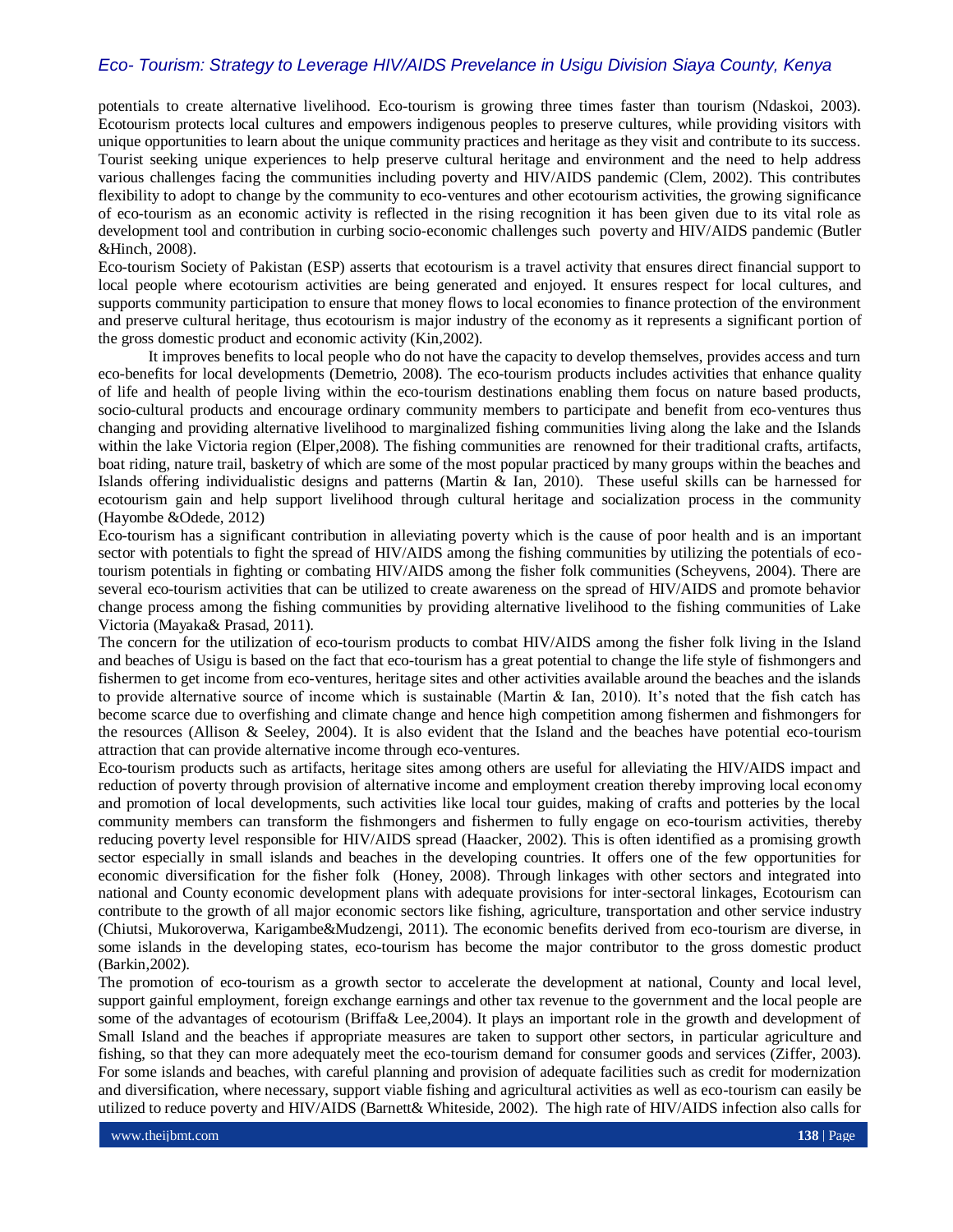urgent need to assess the socio-economic impact of the pandemic in the country and especially the impact on rural household fishing communities included. The HIV/AIDS related burden of disease increases the demand for medical care; the pandemic also affects the health workforce in terms of increasing emotional, physical and mental stress (Morgan, Mahe&Mayanja, 2002).

The HIV/AIDS infected are often brought to the hospital at an advanced stage of illness resulting into high death rates combined with the limited possibility of effective care contribute to professional frustration, higher absenteeism and burnout and low staff morale. Eco-tourism can be of great importance in promoting income generation to the communities (Isaacs, 2010) and hence reduce economic burden of HIV/AIDS. The benefits that accrue from eco-tourism activities can reduce the burden caused by the pandemic through reduction of poverty and income capacity improvement to the communities (Kamauro, 2006). Eco-tourism activities may go a long way to minimize the potentials social and economic impact of HIV/AIDS especially to the fishing communities in Africa if greater understanding of the economic opportunities associated with eco-tourism is explored and utilized (Barkin, 2002).It's therefore necessary to identify and utilize the ecotourism products along the beaches and Islands for economic empowerment to the fisher folk.

#### **III. Theoretical Framework**

This study was anchored on branding Theory. This theory seeks to promote the ecotourism destinations with the potentials of economic growth and development. The Branding Theory was advanced by Anholt (2007) and is applied to places (destinations) for variety of reasons and purposes, which include product promotions/ marketing and increase of exports, attraction of new investments and diversification of revenue generation streams of ecotourism destinations. The (destinations) Place Branding Theory is relevant to the study because it focuses on the promotion of the destination value and places or seeks to position that destination as a potential target market segment for ecotourism activities.

The Theory has been applied in diverse attempts to conceptualize and understand the dynamics of ecotourism potentials and markets places/destinations. Historically these involved about the relationship between ecotourism products like cultural heritage, nature and society, including resource and social processes, the split and the interplay between, environment, cultural heritage, traditional practices and economic diversity as ecotourism products and sustainable income for the communities (Gordon, 2010).

The Theory promotes economic and social development to impact on the welfare of the community and the beneficiaries, this effect is reflected through the monetary form and the market mechanism for ecotourism product. The Branding directly affects the economic environment and other economic benefits through promotion, income, empowerment and price influences. Through this, communities develop interest in ecotourism activities and eco-ventures while shunning away from fishing activities and fish trade which contribute to high prevalence of HIV/AIDS through fish for sex behavior. The development of ecotourism industry is advantageous to local communities to change the ideas of traditional values, practices and the way of life and production, realizes the replacement of traditional practices like farming, fishing, fish trade, utilizes nature based products and resources like ecotourism in the form of non-consumption, promotes the development of local communities by use of local resources in the local economy to address local health challenges (Saayman, 2012). At the same time, ecotourism activities help the communities to explore their local cultural and natural resources for development and economic empowerment. The branding theory therefore markets the places and products as ecotourism destinations.

While there is criticism that ecotourism environment has its own carrying capacity and that ecological tourists may bring pressure to the ecological environment inevitably when they carry on eco-tourism activities (Cater, 2004). Natural and historical humanities resources are the foundations of developing ecotourism as a source of communities' income, as opposed to other traditional activities like fishing, fish trade, farming among others which contribute to health challenges. The development of ecotourism is based on the carrying capacity of ecological environment (Kamauro, 2006). The economic activities and driving of benefits are in the guiding ideology of developing ecotourism in many places, while environmental and social benefits are ignored, and the phenomena that some places gain short-term benefits at the cost of long-term benefits and environmental protection often occur. It emphasizes that, the communities become too much focused in creating jobs and provide alternative platform for local development through the ecosystem and more particularly ecotourism attractions. Likewise, this trend could lead to conservation so that the communities view ecotourism as viable livelihood.

## **Objective.**

To establish nature based eco-tourism and artifacts that can enhance eco-tourism as a strategy to leverage the fight against HIV/AIDS prevalence on the islands and Beaches of Usigu Division.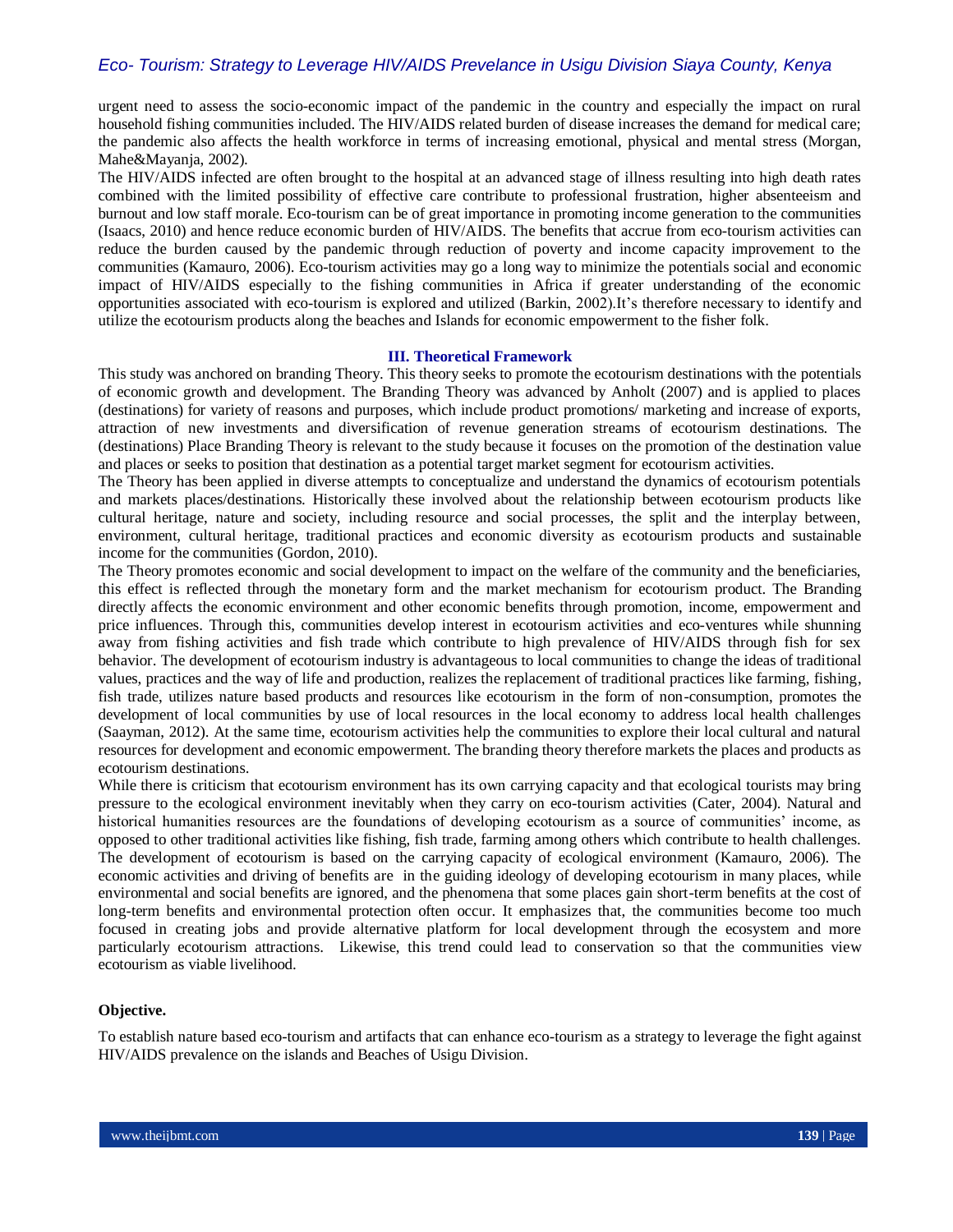#### **Research Question**

What are the nature based eco-tourism products and how can they leverage the fight against HIV/AIDS prevalence on the Islands and beaches of Usigu Division?

# **Hypothesis**

 The study hypothesized that there is a significant relationship between natures based eco-tourism, artifacts and ecotourism as a strategy to leverage the fight against HIV/AIDS prevalence on the islands and Beaches of Usigu Division.

## **Conceptual Framework:**

The Study was guided by the following conceptual framework:



One important contribution in the ecotourism framework came from Community-based Ecotourism. Kersten (1997) described community-based ecotourism as a kind of nature tourism wherein the local community maintains full control over the management and the profits of the project. Based on this definition, the conceptual framework was formulated. The operationalization of the framework included an assessment of the relationship of ecotourism as an independent variable and prevalence of HIV/AIDS as a dependent variable. Eco-tourism and HIV/AIDS are linked to each other by the fact thatfishing fishermen and tourist may contribute to the spread of HIV/AIDS on one hand and on the other hand ecotourism can help fight HIV/AIDS through eco-venture activities that provide alternative livelihood to fight poverty and the pandemic and reduce fish for sex behavior. Eco-tourism can offer great opportunity for the community to alleviate poverty and other social ills and challenges like pandemic within the community, through this, HIV/AIDS spread can greatly be reduced. One area where eco-tourism can be useful includes, providing alternative income for livelihood, health awareness, occupation, employment opportunities, poverty reduction, culture and heritage preservation, environmental protection this will help in fighting the spread of HIV/AIDS through providing alternative income to the communities.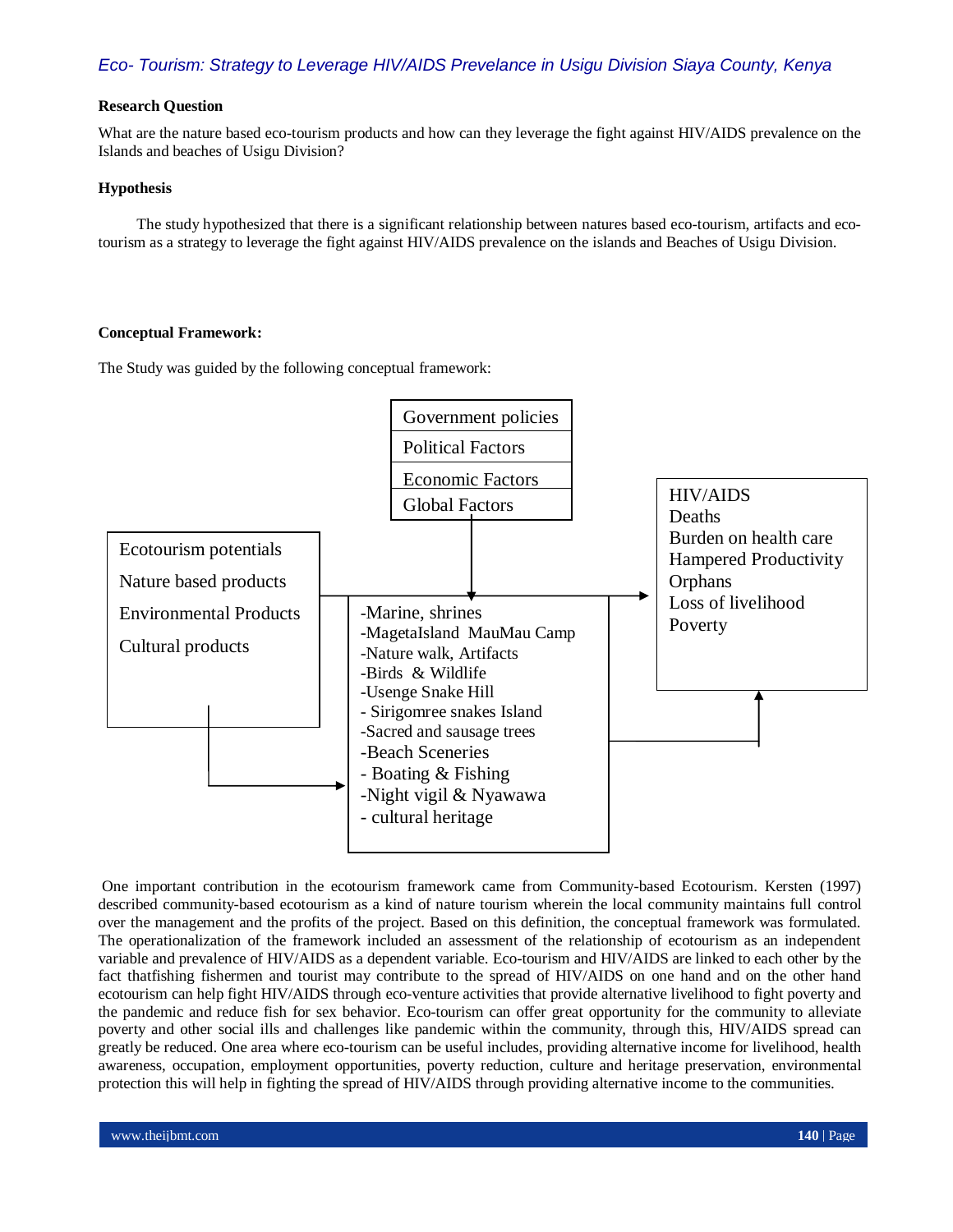#### **IV. Methodology**

## **Research Design**

This study was conducted through a descriptive research design which described the situation and state of affairs and conditions that currently exists. To define the descriptive type of research, Creswell (1994) stated that the descriptive method of research is to gather information about the present existing condition. The emphasis is on describing rather than on judging or interpreting. The aim of descriptive research is to verify formulated hypotheses that refer to the present situation. The descriptive research design is appropriate because it is not restricted only to the fact findings, but may often result in the formulation of important principles of knowledge and solutions to problems (Kerlinger, 2009). This design was selected to facilitate rapid and cost effective collection of data and for its potential to enable one to understand a population from a sample and to allows the researcher to adopt a holistic approach of the study sample, thus enabling and utilizing research tools like questionnaires and Focused Group Discussion guides, moreover, It is a flexible approach when important new issues and questions arise during the duration of the study, further investigation may be conducted The researcher equally obtained information from a sample rather than the entire population at one point in a given time.

## **Target Population**

Research population of the study consisted of beach assembly members who included fishmongers, fishermen, beach leaders, youth groups, beach management units (BMU's), and beach interest groups in Usigu, Bondo Sub-County.Multistage sampling was utilized: cluster sampling was used to segregate the population into distinct subpopulations representing the target population; this formed the primary sampling units (PSU), further sampling was done to identify locations/groups from which individuals assembly members were drawn from. Purposive sampling techniques was then engaged to identify key informants and respondents knowledgeable in the field of study who constituted the focus groups members, this sampling technique was also used by Lwonga (2009) because it involved selection of individuals or objects that yielded the most information about the topic under investigation.

#### **Sample size and selection**

Purposive sampling techniques were used to settle on the beach assembly members of study. The sample size of 397 respondents drawn from beach assembly members

#### **Sample Techniques.**

 The study used stratified sampling procedure to divide the population into subgroups. The samples were stratified according to the groups in the beaches. Using the Yamane formula, a sample of 397 consisting of beach assembly members was selected.

#### **Data collection and analysis techniques**

 Data collection was from two main sources; Secondary and Primary. Secondary sources included relevant documents and reports like Census records, beach assembly records, journals, articles among others. This data was collected by reviewing available literatures or publication in relation to the Research topic. Primary sources data was collected from selected respondents. Primary data was gathered using Focused Group Discussion Guides and Questionnaires. The use of the two approaches at the same time in basic research was recommended by (Gay, 2006) as the best way to get sufficient results.

 Data was analyzed using Inferential and descriptive statistics (mean test) then presented using frequency and percentage tables. A multiple regression and correlation statistical analysis (Using SPSS version 11.5) was used to determine the degree of association among the factors that were associated with the study objectives. Multiple regression analysis was conducted to determine the variables that had the greatest degree of association. A correlation analysis was conducted to examine patterns of correlation among all the original variables included in the regression analysis as well as the predicted dependent variable score. To test the Hypothesis, the independent t-test was used to determine the difference and relationships within and between populations in the data. The p- value was set at level 0.05. Cross–tabulation was used to show the interrelationship between the independent variables and the dependent variable. The number of respondents who responded to a particular option were recorded in one column and percentage calculated and recorded in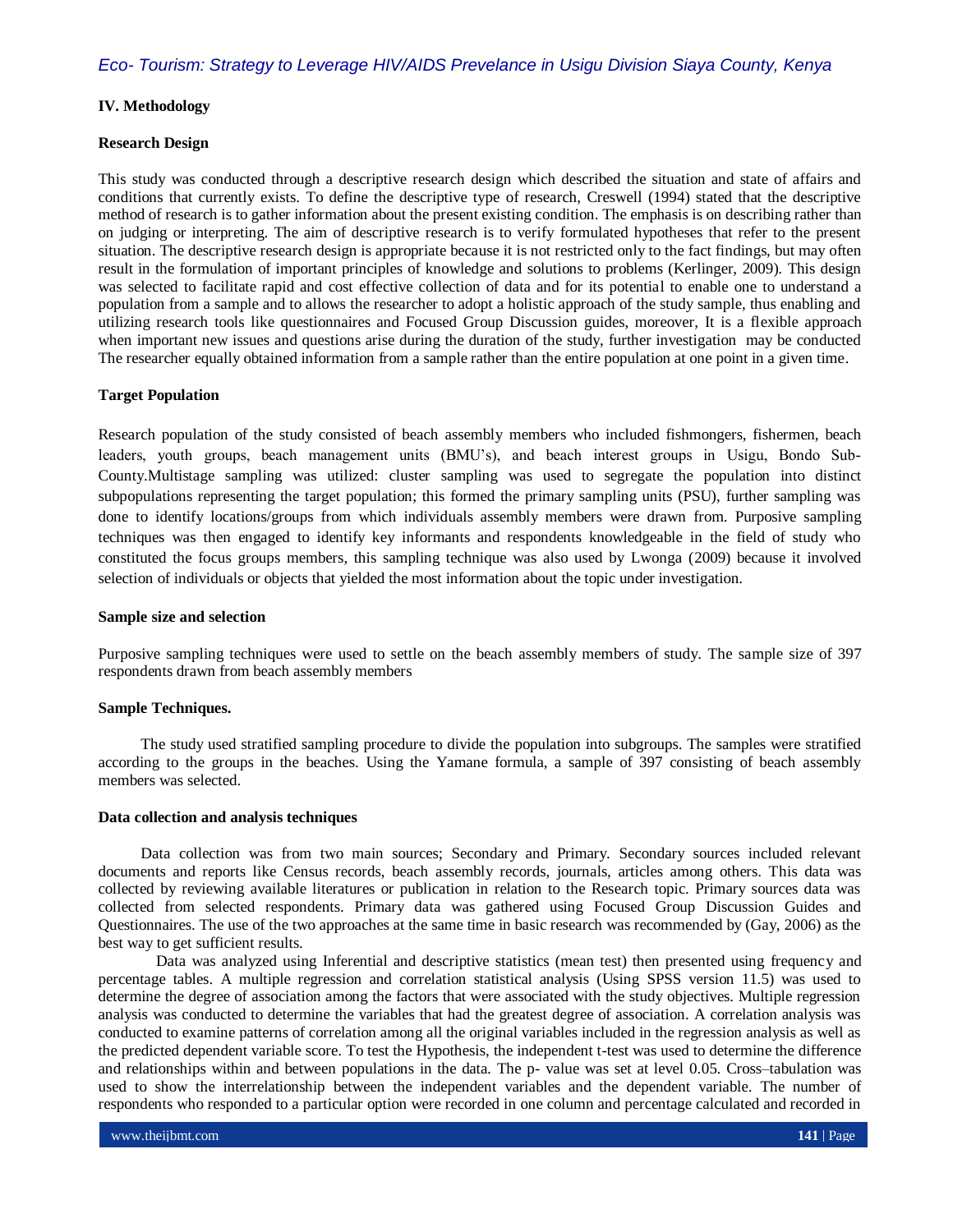another column. The strength of percentages indicated the preferred response. Results from quantitative data was presented by use of frequency distribution in form of frequencies and percentage tables while responses from qualitative data were grouped into themes based on the objectives of the study and reported

#### **V. Results and Discussions.**

The aim of the study was to assess the role of eco-tourism as a strategy to leverage the fight against HIV/AIDS prevalence on the islands and beaches of Usigu Division, Bondo sub-county, Siaya County. The Principal guiding factor on the data analysis presented in this chapter was the objectives of the study. A sample size of 397 respondents selected through purposive sampling techniques from accessible population consisting of beach assembly members.

 Using the p- value to test the hypothesis significance level: 0.05% (95%), Decision Rule: Reject the H if the p -value is less than 0.05. P value is 0.051, more than 0.05. The study hypothesized that:

 H1There is a significant relationship between nature based eco-tourism artifacts and eco-tourism as a strategy to leverage the fight against HIV/AIDS prevalence on the islands and Beaches of Usigu Division.

**Table 4.1: No. of respondent against their age in Usigu Division**

| Age          | <b>Frequency</b> | <b>Percent</b> | <b>Valid Percent</b> | <b>Cumulative</b> |
|--------------|------------------|----------------|----------------------|-------------------|
|              |                  |                |                      | Percent           |
| 20-29        | 130              | 35             | 35                   | 35                |
| $30-39$      | 144              | 39             | 39                   | 75                |
| 40-49        | 45               | 12             | 12                   | 87                |
| 50-59        | 39               | 11             | 11                   | 98                |
| 60<          | 9                | 3              | 3                    | 100               |
| <b>Total</b> | 367              | <b>100</b>     | 100                  |                   |

**Table 4.2: Comparison on Age and against sex of the respondent cross tabulation**

| Age          |       | <b>Sex</b>  | <b>Total</b> |     |
|--------------|-------|-------------|--------------|-----|
|              |       | <b>Male</b> | Female       |     |
|              | 20-29 | 56          | 65           | 121 |
|              | 30-39 | 48          | 105          | 153 |
|              | 40-49 | 10          | 35           | 45  |
|              | 50-59 | 30          | 9            | 39  |
|              | 60<   | 3           | $\sqrt{6}$   | 9   |
| <b>Total</b> |       | 147         | 220          | 367 |

Table 4.1and 4.2 above, 130 (35%) of the respondents fell within the age bracket of  $20 - 29$  years, while 144 (39%) of the Respondents fell within the age bracket of  $30 - 39$ , 45 (12%) of the respondents were in the age range  $40 - 49$ years, 50-59 age range of respondent represented 39 (11%). Only 9 (3%) of the respondents were 60 and above years of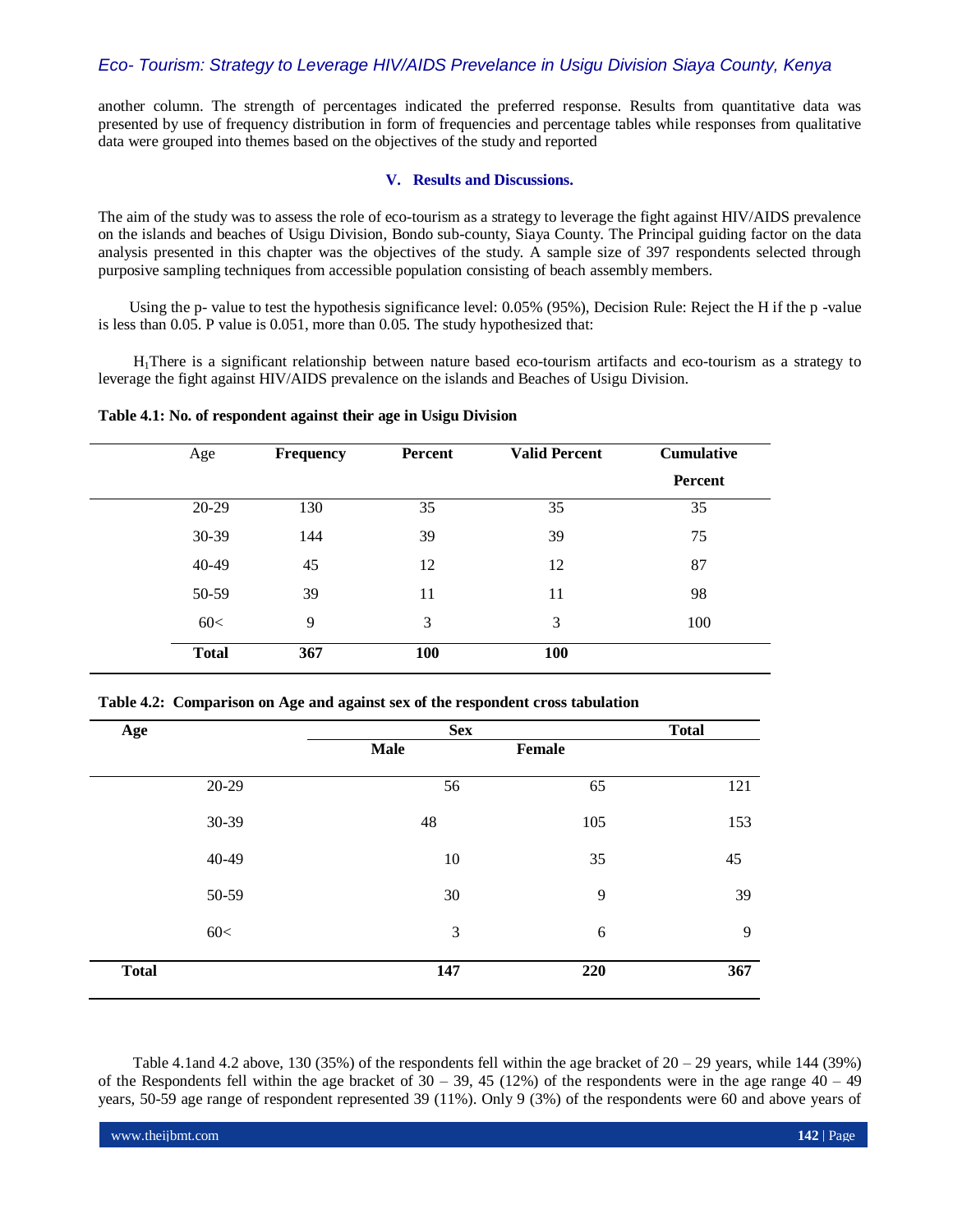age. As can be observed from Table 4.2, 74% of the respondents fell below 40 years of age a sign that beach activities were mostly engaged by respondents below the age of 40.

| <b>Perception</b>                        | <b>Frequency</b> | $\frac{6}{6}$ |
|------------------------------------------|------------------|---------------|
| Environmental factors, Sceneries,        | 117              | 32            |
| Historic factors,                        | 68               | 18            |
| Marine, birds, wildlife, heritage sites, | 182              | 50            |
|                                          |                  |               |

|                                   |  |  | Table 4.3: Community listing of some nature based eco-tourism products that can leverage the fight against |  |  |  |  |
|-----------------------------------|--|--|------------------------------------------------------------------------------------------------------------|--|--|--|--|
| <b>HIV/AIDS</b> in Usigu Division |  |  |                                                                                                            |  |  |  |  |

 Table (4.20) provided a variety of listed nature-based products, 117 (32%) of the respondents were in support of environmental factors and sceneries as some of the nature based eco-tourism products that could leverage the fight against HIV/AIDS through economic empowerment. A stronger distribution of 182 (50%) respondents suggest that marine, birds, wildlife and heritage sites were some of the nature based eco-tourism products that could leverage the fight against HIV/AIDS, while 68 (18%) of the respondents felt that Historic factors were nature based eco-tourism products that could leverage the fight against HIV/AIDS.

 During the focused group discussion respondents expressed that marine, birds, wildlife, heritage sites, were not properly utilized in Usigu division, they equated the sceneries found within their community to those found in most wellknown national parks yet in Usigu division such resources were untapped.



**Plate 10***:Goye beach- wetland –Usenge***Plate11:***Nature trail- Mageta*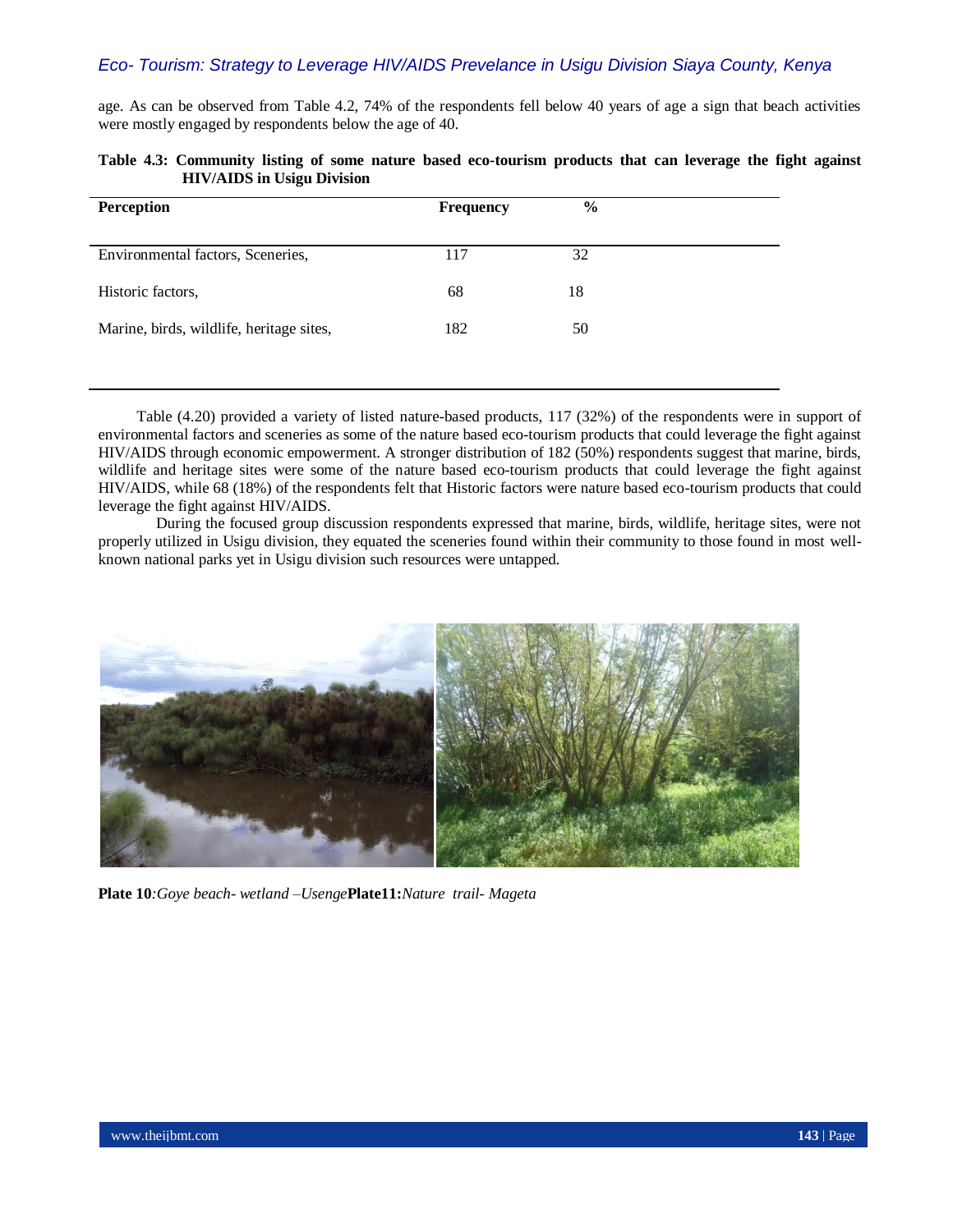| Category     | <b>Frequency</b> | Percent | <b>Valid Percent</b> | <b>Cumulative</b><br>Percent |  |
|--------------|------------------|---------|----------------------|------------------------------|--|
| <b>SA</b>    | 147              | 40      | 40                   | 40                           |  |
| A            | 161              | 44      | 44                   | 84                           |  |
| UD           | 44               | 12      | 12                   | 96                           |  |
| <b>SD</b>    | 15               | 4       | 4                    | 100                          |  |
| <b>Total</b> | 367              | 100     | 100                  |                              |  |

**Table 4.4: The perception of respondent on natural attractions available in the beaches and islands that can promote ecotourism and reduce poverty and HIV/AIDS prevalence in Usigu Division**

Table (4.21) statements touching on Respondent's feelings on perceived relationships between natural attractions available in the beaches, eco-tourism, poverty and HIV/AIDS were sought and presented as follows: 147 (40%) of the respondents felt strongly that there were natural attractions in the beaches and the Islands that could promote eco-tourism and hence reduce poverty and fight against HIV/AIDS prevalence, while 161 (44%) of the respondents were in agreement that there were natural attractions based opportunities for ecotourism promotion and income as opposed to fishing activities which leads to HIV/AIDS prevalence, 44 (12%) of the respondents had no opinion, while only 15 (4%) had contrary opinion that there were natural attractions sites available for ecotourism activities which could be exploited for ecotourism activities.



Plate **13**:*Usenge Hill – ((Hill Lizard)* Plate 15*: Bird watching* Plate 14*.MagetaIsland* -*Nature trail* 

# **VI. SUMMARY CONCLUSION AND RECOMMENDATIONS.**

This study objective, through a stronger distribution of 182 (50%) respondents established that marine, birds, wildlife, boat riding, wetland, heritage sites, are not branded in Usigu division. 268 (73%) of the respondents unanimously agreed that branding and marketing of nature-based ecotourism products can support the fight against the HIV/AIDS.

The study established that the natural attractions in the beaches and the Islands could promote eco-tourism and hence reduce poverty and fight against HIV/AIDS prevalence.

There should be Proper design of eco-tourism plan and programs that will provide an incentive for HIV/AIDS fight especially when it triggers positive economic change to the communities, furthermore, a greater understanding on how to make or develop ecotourism business for fishing communities as an effort to change from fish trade to eco-tourism business as effective means to reduce the spread of the pandemic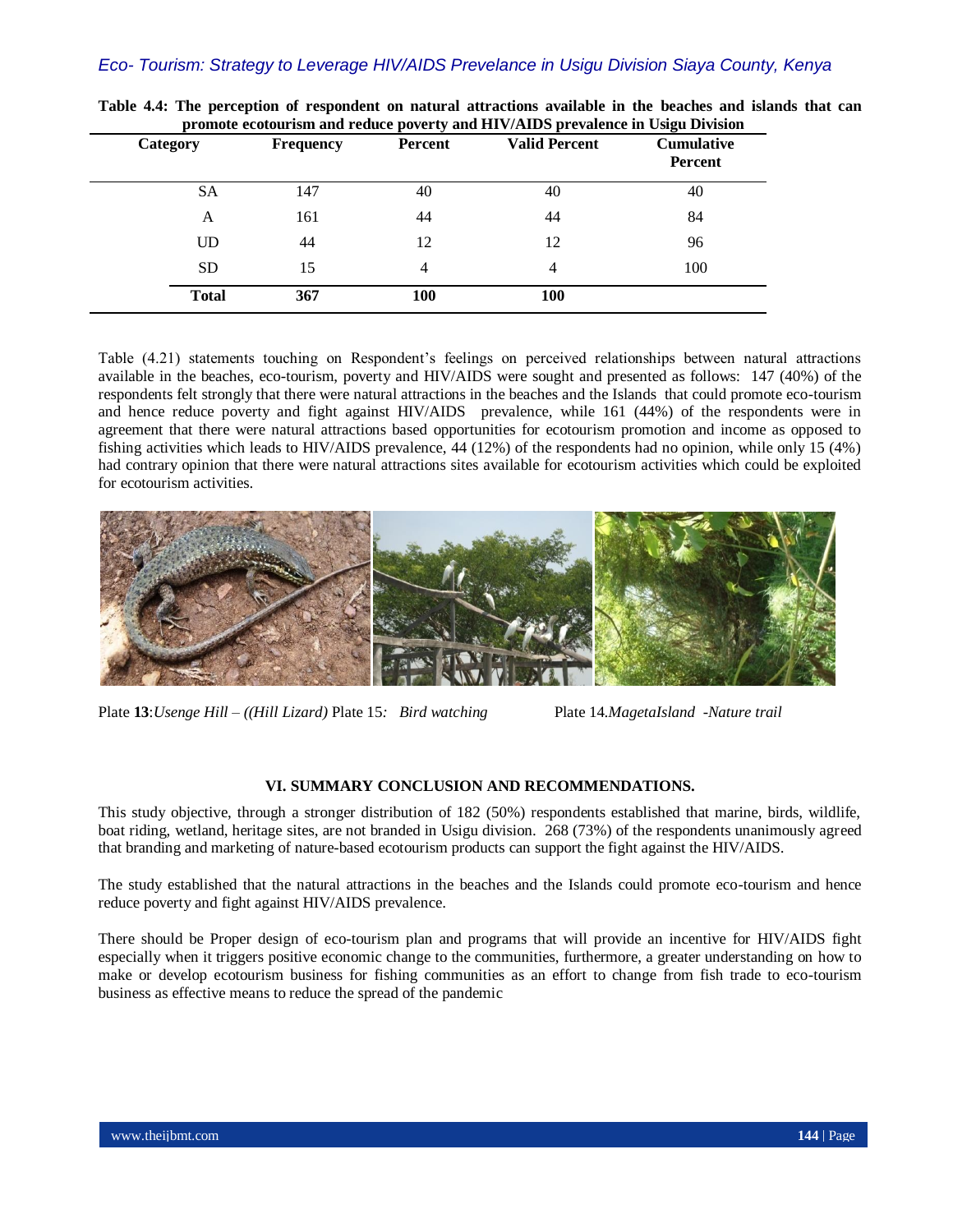#### **REFERENCE**

- [1.] Achieng O.A, Hayombe P.O, Agong S.G (2014) *Positioning ecotourism destinations in*
	- *a. Kisumu County Cultural diversity perspective*. Journal of computer
	- b. Engineering(IOSR-JCE) volume16-No. 6 version -3
- [2.] Anastasiadou, C. (2008). *Tourism Interest Groups in the EU Policy Arena*:
- [3.] Characteristics, Relationships and Challenges.Current Issues in Tourism.
- [4.] Anderson, C. & Beasley, J. (2006).*Protecting Pristine Environs.* Englewood a. Cliffs, New Jersey, USA: Prentice Hall.
- [5.] Apostolopoulos.Y.,Loukissas&Leontidou, L. (2001).*Mediterranean and Tourism:*  a. *Facets of socioeconomic and cultural exchange.*London, Routledge.
- **[6.]** African Review (2010). Kenyan president highlights tourism's cultural benefit
	- *a. .http://africanreview.com/financial/economy/1165-kenyan*
	- b. presidenthighlights\tourisms-cultural-benefits.html,–accessed.
- **[7.]** Anditi, C, (2008) Tourism in India, Role in Conflict and Peace.*Paper commissioned for*
- **[8.]** *2008 Travelers' Philanthropy Conference*, Arusha, Tanzania. Available from the
- [9.] Center for Responsible Travel [\(www.responsibletravel.org\)](http://www.responsibletravel.org/).
- **[10.]** Allison, E.H., and Seeley, J.A. (2004) HIV and AIDS among fisherfolk: a threat
- **[11.]** to 'responsible fisheries'? *Fish and Fisheries*.
- **[12.]** Baumol, W.J., & Oates .E. (2007).*Economics, environmental policy, and quality of*  a. *life.* Englewood Cliffs, New Jersey, USA: Prentice Hall.
- [13.] Badan, B.S. & Bhatt, H. (2005).*Ecotourism. Challenges faced* Oxford: Oxford UP.
- **[14.]** Barkin, D. (2002). Eco tourism for sustainable regional development. *Current Issues*  a. *in Tourism*. 5(3).
- **[15.]** Barnett J, & Whiteside, A. (2002). Poverty and HIV/AIDS: Impact, Coping and Mitigation Policy*. UNICEF.*
- **[16.]** Butler, P. &Hinch, J. (2007).*Ecotourism and development: curbing socio-economic a. development challenges.*
- [17.] Briffa, M, Lee, G. (2004).*Conventional Links to Sustainable Development.*New York: Nerd Press.
- **[18.]** Buckley, R. (2011*). Research Note, a framework for ecotourism.*Annals of Tourism a. Research.
- [19.] Cater, E & Lowman, G. (2004), *Ecotourism in the third world-problems and Prospects for sustainability,*
- [20.] *in Ecotourism: sustainable option*? United Kingdom: John Wiley and Sons.
- **[21.]** Ceballos –Lascurain, H. (2006). *Tourism, ecotourism and protected areas: the state of*  a. *nature based tourism around the world.* Gland and Cambridge
- [22.] Ceballos- Lascurain, H (2007).The future of eco-tourism. *Mexico Journal, January,*
- **[23.]** Chiutsi, S. Mukoroverwa, M. Karingambe, P, Mudzengi, B (2011). The theory

www.theijbmt.com **145** | Page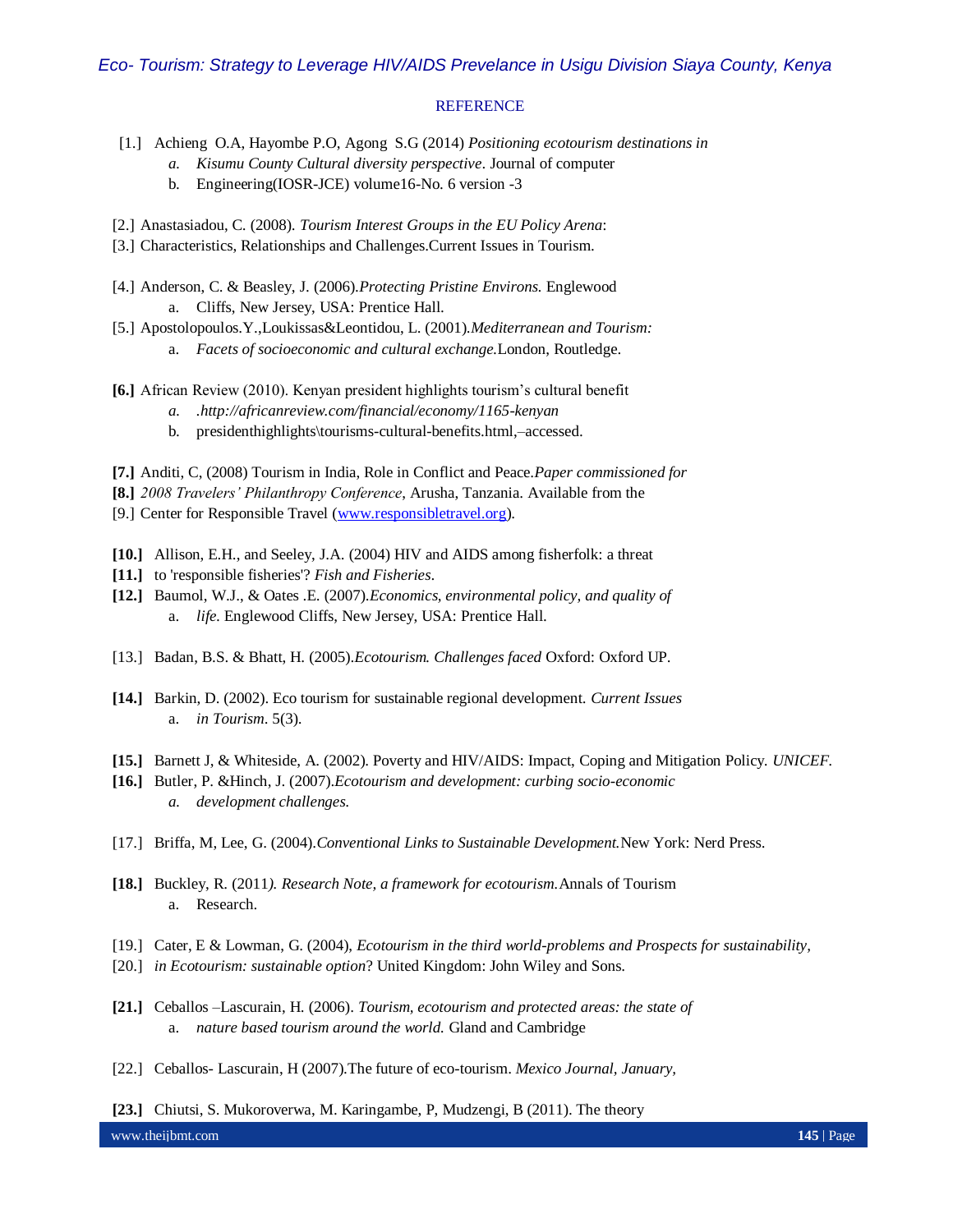- *a.* and Practice of ecotourism in South Africa: *Journal of Hospitality Management and Tourism Vol.2(2)*
- **[24.]** Consten. E, Vann, J. Henyy, P. Tinnemans.J. (1995). *A prospective study on a. the risk of exposure to HIV during surgery in Zambia.*
- **[25.]** Cohen, D (2002) Human Capital and HIV Epidermic in Sub-Saharan Africa *a. (working paper) ILO programme on HIV/AIDS and the World of Work*, Geneva*.*
- **[26.]** Coates T, Richter L, Caceres C (2008*).*Behavioural strategies to reduce HIV
- [27.] transmission: how to make them work better. *Lancet*
- **[28.]** Corazon, G, Cindi R (2005), Opportunities to Provide World Peace Through Structured
- **[29.]** Training in Hospitality."*Presented to the American Hotel and Lodging*
- [30.] *Association*, Michigan.
- **[31.]** Crinion, D. (2004) South Australian tourism strategy and role of ecotourism. Down *a.* to earth planning for an out of the ordinary industry*, presented at Australian Ecotourism forum*.
- **[32.]** Clem T (2002). Ecotourism, Economics and Environment: Observation from
- [33.] China"*Journal of travel Research* 34, no. 4
- **[34.]** Coates T, Richter L, Caceres C. (2008), Behavioral strategies to reduce HIV
- **[35.]** transmission: how to make them work better. *Lancet*;
- **[36.]** David, W. (2008), Ecotourism, Conservation and Development in East Africa: How the
- **[37.]** Philanthropic Traveler CanMake a Difference."*Paper commissioned for 2008*
- [38.] *Travelers' Philanthropy Conference*, Arusha, Tanzania.
- [39.] De Graaf, R. Houweling, H, Van Zessen.G. (1988). *Occuptional risk of HIV infection*
- [40.] *among western health care workers.*
- **[41.]** Dimitrios, D. (2008) The Links Between Sustainable Tourism and Ecotourism: a a. definitional and operational perspective.*Annals of Tourism Research*, 25.
- **[42.]** Eagles.P, (2001). International Ecotourism Management: Using Australia and Africa
- **[43.]** As case study. Paper prepared for the IUCN World Commission on Protected,
	- **a.** Areas in the 21st Centuary: From Islands to Networks. environmental planning.
	- b. *Journal of Policy Analysis and Management*.
- [44.] Elper-Wood, M. (2008). Ecotourism at a Crossroads: charting the way forward. Nairobi, Kenya:
- [45.] *The final report from the Conference of Ecotourism at the Crossroads*.
- **[46.]** Elliott, J. (2009). *Tourism: politics and public sector* management. London, Routledge.
- [47.] Elder, L, Etta, E. (2005).*At the crossroads ICT policy making in East Africa*. Nairobi,
- [48.] East African Educational Publishers.
- [49.] Fridell, R. (2009). *The Human Approach Towards Environmental Conservation: a handbook*.
- [50.] UK: Longman.
- [51.] Garana, D. (2008). *Ecotourism in South America.*India: Commonwealth Publishers
- [52.] Government of Kenya, *Tourism Act 2011*: marketing and regulation of sustainable

www.theijbmt.com **146** | Page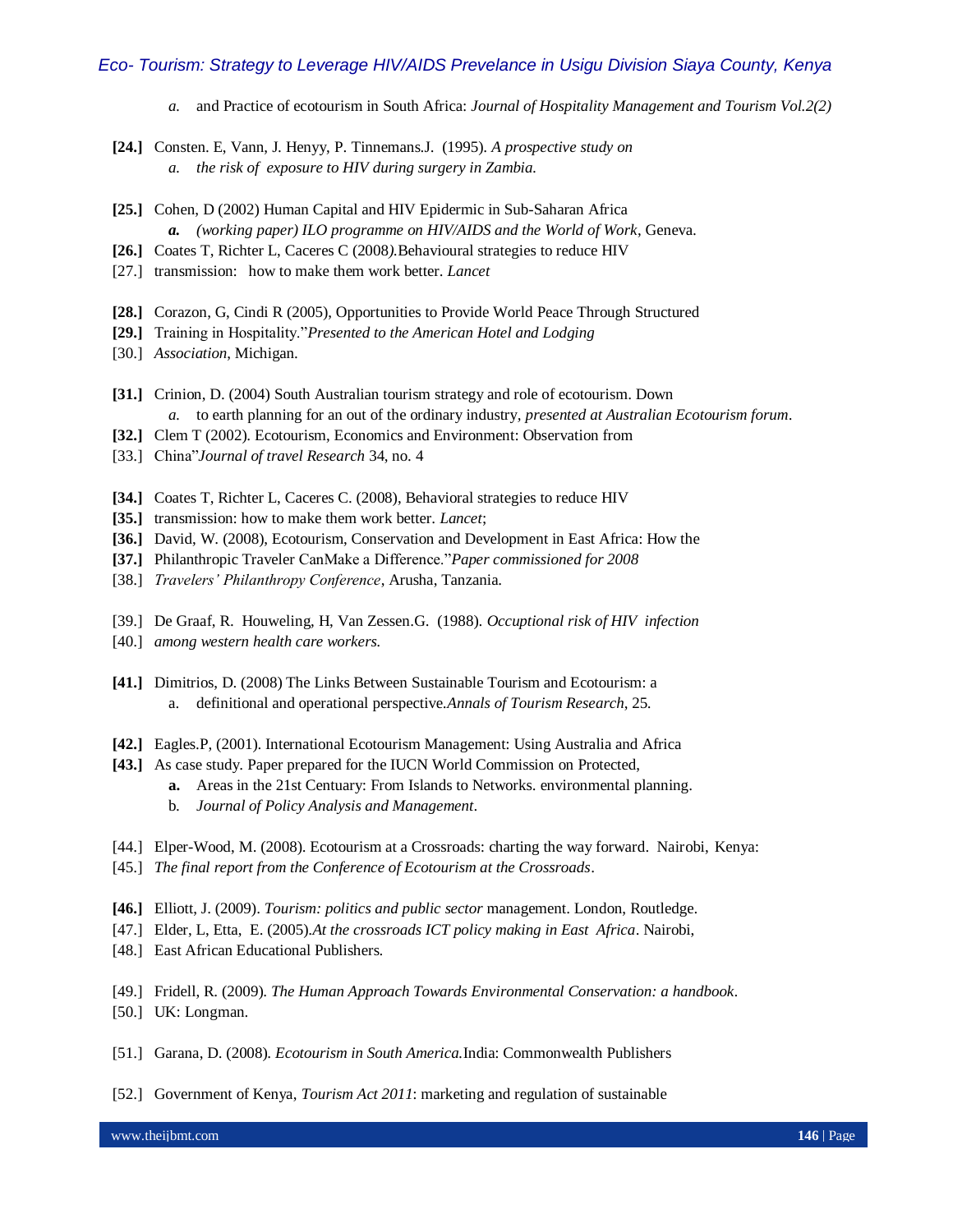- [53.] tourism Government of Kenya,
- [54.] Governement of Kenya, District Environmental Action Plan 2008-2011 ,Bondo
- **[55.]** Gordon M. (2010).*A Dictionary of Sociology,* retrieved, September 13 2013 from
- [56.] Encyclopedia.com http/www.encyclopedia.com doc/1088 culture theory
- **[57.]** Haacker, M (2002) The Economic Consequences of HIV/AIDS in Southern Africa *a. (IMF Working paper 02/83) International Monetary Fund, Washington,DC*
- **[58.]** Hall, C. (2007).*Tourism and politics: policy, power, and place.*Chichester, a. Wiley.p.
- **[59.]** Hall, C. (2005).*Tourism: rethinking the social science of mobility.* Harlow, **a.** Essex.Pearson/Prentice Hall,
- **[60.]** Hall, C. (2008).*Tourism planning: policies, processes and relationships.* a. Harlow, England, Pearson/Prentice Hall,
- [61.] Hall, C, Jenkins, J. M. (2008).*Tourism and public policy.*London, Routledge.
- **[62.]** Hayombe, P. (2011). *Environment Implications of City-Lake interface, Planning and*
- **[63.]** *Management. Case Study of Kisumu Municipality;* LAP .Lambert Academic
- [64.] Publishing . Germany.
- [65.] Hayombe, P, Agong S, Nystrom M, Mossberg L, Malbert B., Odede. F (2012).*Up scaling*
- [66.] *Ecotourism in Kisumu City and Its Environs*;Local Community Perspective
- [67.] Haugland, A., Ness, H., Gronseth, B, Aarstad, J. (2011).*Development of tourism*
- [68.] *destinations:* An Integrate Multilevel Perspective. Annals of Tourism Research, a. 38(1), 268–290.
- [69.] Henderson, C. (2003). The Politics of Tourism in Myanmar.*Current Issues In Tourism.*
- **[70.]** Honey, M. (2008). *Ecotourism and Sustainable Development: Who Owns Paradise?*  a. (Second.[\).Washington, DC:](http://en.wikipedia.org/wiki/Washington,_DC) Island Press
- **[71.]** Inskeep.E. (2012). Sustainable tourism development in the maldives and Bhutan. In
- **[72.]** industry and Environment. *United Nations Environment Programme/industry*
- [73.] *and Environment programme activities Centre.*
- **[74.]** Isaacs, J, (2010). The limited potential of ecotourism to contribute to wildlife
- **[75.]** conservation.*The Ecologist*.
- **[76.]** Jacobson, .K, Robless, R. (1998).*Ecotourism, sustainable development and*
- [77.] *conservation education:* Environmental Management.
- **[78.]** Kamauro, O. (2006). Ecotourism: suicide or development? Voice of Africa,Sustainable a. Development, *UN Non-Governmental LiasonService.*United Nations News.
- **[79.]** Mak, J. (2004*). Tourism and the economy: understanding the economics of tourism.* **i.** Honolulu, University of Hawaii Press.